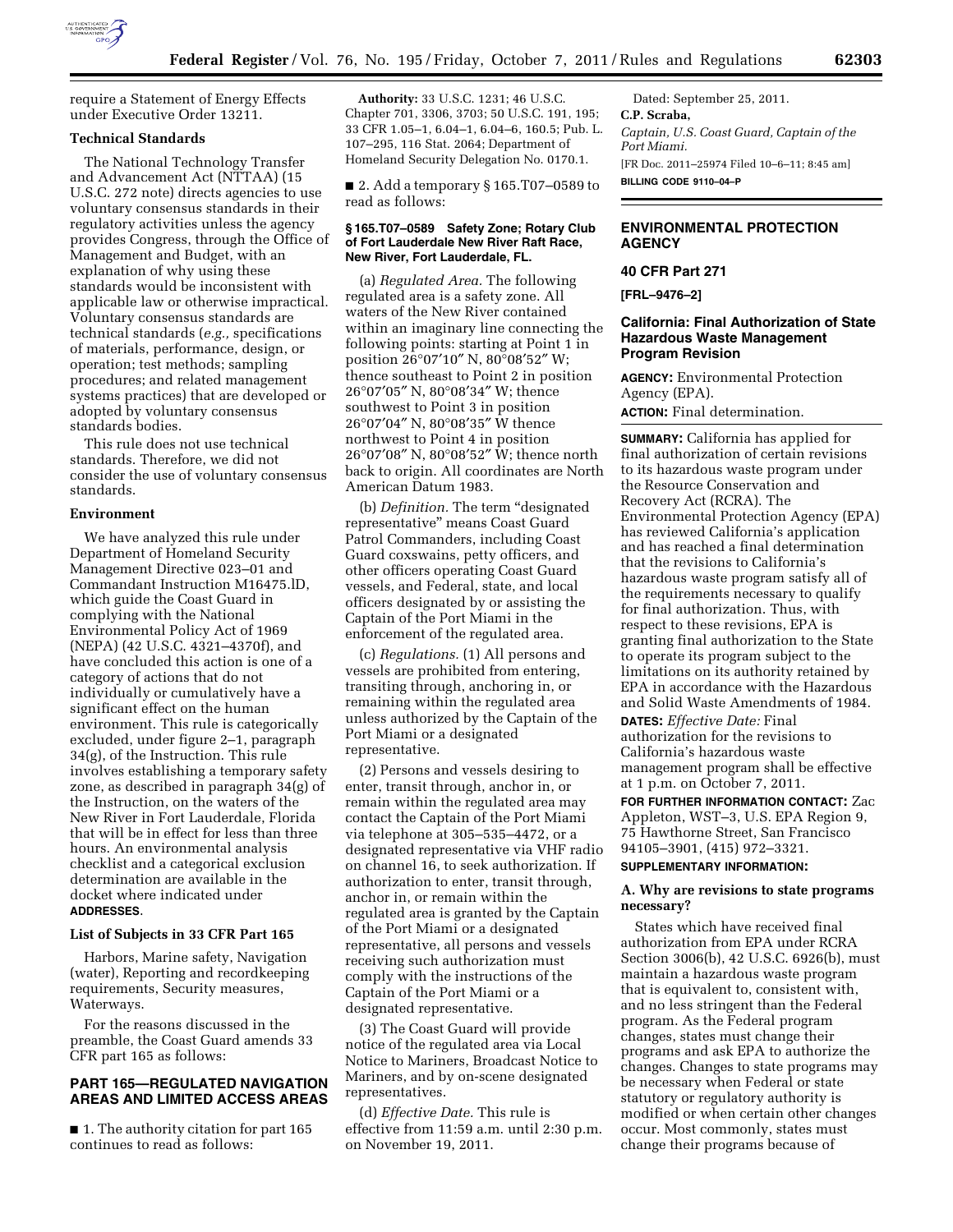changes to EPA's regulations in 40 Code of Federal Regulations (CFR) parts 124, 260 through 266, 268, 270, 273 and 279.

California initially received final authorization on July 23, 1992, effective August 1, 1992 (57 FR 32726), to implement the RCRA hazardous waste management program. EPA granted authorization for changes to California's program on September 26, 2001, effective September 26, 2001 (66 FR 49118). EPA made the tentative determination to approve subsequent changes to California's program when it invited public comment in a **Federal Register** Notice on September 30, 2010 (75 FR 60398).

## **B. What were the comments and responses to EPA's proposal?**

On September 30, 2010, EPA published a tentative determination announcing its intent to grant California final authorization for the revisions to its base program. Further background on the tentative decision to grant authorization appears at Vol. 75, No. 189, September 30, 2010 at pages 60398–60403.

Along with the tentative determination, EPA announced the availability of the application for public comment. EPA received no comments.

## **C. What decisions have we made in this rule?**

EPA has made the final determination that California's application for authorization of the subject revisions meets all of the statutory and regulatory requirements established by RCRA. Therefore, with respect to the revisions, we are granting California final authorization to operate its hazardous waste program as described in the revisions authorization application. California will continue to have responsibility for permitting Treatment, Storage, and Disposal Facilities (TSDFs) within its borders and for carrying out the aspects of the RCRA program described in its revised program application, subject to the limitations of the Hazardous and Solid Waste Amendments of 1984 (HSWA). New Federal requirements and prohibitions imposed by Federal regulations that EPA promulgates under the authority of HSWA take effect in authorized states before such states are authorized for the requirements. Thus, for revisions to the Federal program for which California has not yet sought authorization, EPA will continue to implement those HSWA requirements and prohibitions in California, including issuing permits, until the State is granted authorization to do so.

### **D. What is the effect of today's action?**

A facility in California subject to RCRA must comply with the authorized State requirements in lieu of the corresponding Federal requirements in order to comply with RCRA. Additionally, such persons must comply with any applicable Federallyissued requirements, such as, for example, HSWA regulations issued by EPA for which the State has not received authorization, and RCRA requirements that are not supplanted by authorized state-issued requirements. California continues to have enforcement responsibilities under its State law to pursue violations of its hazardous waste management program. EPA continues to have independent authority under RCRA Sections 3007, 3008, 3013, and 7003, which include, among others, the authority to:

• Do inspections, and require monitoring, tests, analyses or reports,

• Enforce RCRA requirements (including State-issued statutes and regulations that are authorized by EPA and any applicable Federally-issued statutes and regulations) and suspend or revoke permits, and

• Take enforcement actions regardless of whether the State has taken its own actions.

This action approving the subject revisions does not impose additional requirements on the regulated community because the regulations for which California is being authorized are already effective under State law and are not changed by the act of authorization.

EPA cannot delegate the Federal requirements at 40 CFR part 262, subparts E and H. Although California has adopted these requirements verbatim from the Federal regulations in Title 22 of the California Code of Regulations, Sections 66260–66262, EPA will continue to implement those requirements.

### **E. What rules are we authorizing with today's action?**

On August 2, 2004 and August 17, 2004 California submitted final complete program revision applications, seeking authorization of changes in accordance with 40 CFR 271.21. California applied for only the Federal changes relating to the corrective action management units, the Bevill exclusion and the land disposal restrictions.

What follows is a summary, for each category identified by California in its submittals, of the specific subjects of changes to the Federal program for that category. Although the changes to the Federal program are identified in the

summary, California did not necessarily make revisions to its program as a result of each Federal revision noted. For example, certain revisions to the Federal program may have resulted in less stringent regulation than that which previously existed. Since states may maintain programs which are more stringent than the Federal program, states have the option whether or not to adopt such revisions.

#### *1. Changes California Identified as Relating to Corrective Action Management Units*

We are granting California final authorization for revisions to its program due to certain changes to the Federal Corrective Action Management Unit program.

# *2. Changes California Identified as Relating to Land Disposal Restrictions Phases 3 and 4*

We are granting California final authorization for revisions to its program due to certain changes to the Federal program in the following areas: (1) Land Disposal Restrictions Phase III—Decharacterized Wastewaters; (2) Emergency Extension of the K088 Capacity Variance; (3) Land Disposal Restrictions Phase IV—Treatment Standards for Wood Preserving Wastes, Paperwork Reduction and Streamlining, Exemptions From RCRA for Certain Processed Materials; (4) Emergency Revision of the Carbamate Land Disposal Restrictions; (5) Clarification of Standards for Hazardous Waste LDR Treatment Variances; (6) Treatment Standards for Metal Wastes and Mineral Processing Wastes; (7) Hazardous Soils Treatment Standards and Exclusions; (8) Administrative Stay for Zinc Micronutrient Fertilizers; (9) Emergency Revision of the Land Disposal Restrictions (LDR) Treatment Standards for Listed Hazardous Wastes from Carbamate Production; (10) Extension of Compliance Date for Characteristic Slags; (11) Treatment Standards for Spent Potliners from Primary Aluminum Reduction (K088); (12) Chlorinated Aliphatics Listing and LDRs for Newly Identified Wastes; (13) Deferral for PCBs in Soil; and (14) Certain Land Disposal Restrictions Technical Corrections and Clarifications. Note that California has not yet adopted the provisions addressed by the following Federal final rules which are also part of Phase IV of the land disposal restrictions requirements: LDR Revision Checklist 195 (66 FR 58258, November 20, 2001, as amended by 67 FR 17119, April 9, 2002); non-LDR Revision Checklist 200 (67 FR 28393, July 24, 2002); and LDR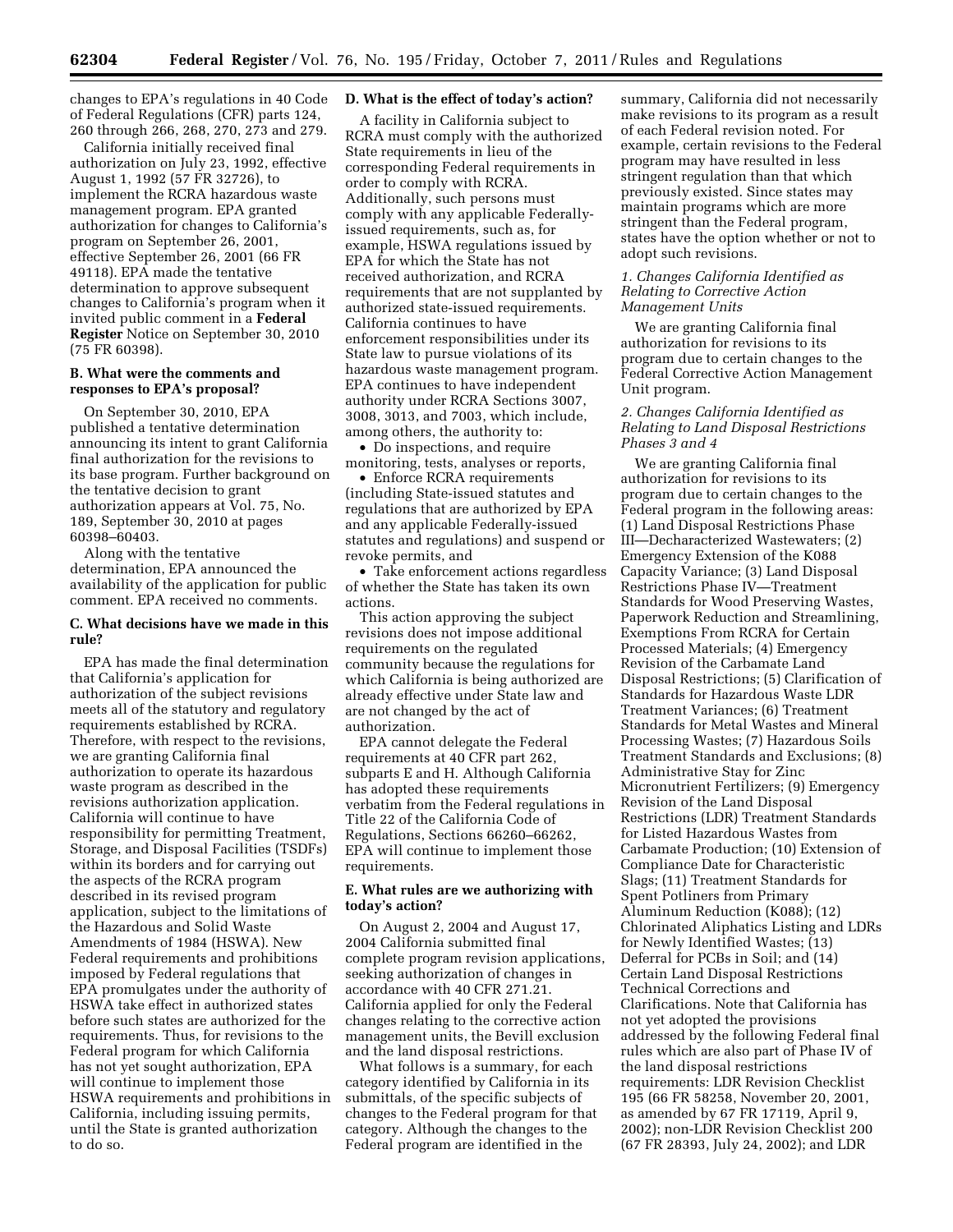Revision Checklist 201 (67 FR 62618, October 7, 2002).

#### *3. Changes California Identified as Relating to the Bevill Exclusion*

We are granting California final authorization for all revisions to its program due to certain changes to the Federal program in the Bevill Exclusion requirements.

EPA published a table in its notice of its tentative decision to authorize the foregoing revisions to California's hazardous waste management program, which shows the Federal and analogous State provisions involved in this decision and the relevant corresponding checklists (75 FR 60398, 60400–6040, September 30, 2010).

### **F. Where are the State rules different from the Federal rules?**

State requirements that go beyond the scope of the Federal program are not part of the authorized program and EPA cannot enforce them. Although persons must comply with these requirements in accordance with California law, they are not RCRA requirements. EPA considers that the following State requirements, which pertain to the revisions involved in this decision, go beyond the scope of the Federal program.

The following analysis differs in some ways from the areas which California identified as being broader in scope than the Federal program in its application.

1. The definition of ''remediation waste'' at 22 C.C.R. § 66260.10 is broader in scope than the Federal definition at 40 CFR 260.10 only to the extent California's definition includes hazardous substances which are neither ''hazardous wastes'' nor '''solid wastes.''

2. California regulation subjects CAMUs for non-RCRA hazardous waste to state-specific requirements under 22 CCR 66264.552.5. The state requirement at 22 CCR 66264.552.5 is broader in scope because the federal program does not consider these wastes to be hazardous. In addition, 22 CCR 66264.550(a) is also considered broader in scope to the extent that it subjects non-RCRA wastes to the state-only CAMU requirements.

3. California did not adopt the Federal definitions at 40 CFR 261.1(c)(9)–(12), 261.4(a)(13)–(14), and 261.6(a)(3)(ii) addressing scrap metals or the related Federal changes to 40 CFR 261.2(c)(4)/ Table. California's program is broader in scope to the extent that the statutory provisions at HS&C § 25143.2(a) and (e), do not exclude these scrap metals from regulation.

4. The California provisions at 22 CCR 66268.7(a)–(c) are broader in scope than

the Federal land disposal treatment provisions at 40 CFR 268.7(a)–(c) to the extent that the State's provisions also apply to non-RCRA wastes. Similarly, California's variance petition provisions at 22 CCR 66268.44(c) and 66268.44(h) are also broader in scope to the extent that they apply to non-RCRA wastes.

## **G. What is EPA's position on California's regulation of conditionally exempt small quantity generators?**

When California initially received final authorization for the base RCRA program on July 23, 1992, effective August 1, 1992 (57 FR 32726), EPA Pacific Southwest Region (Region IX) identified California's failure to adopt the federal exclusion for conditionally exempt small quantity generators (CESQGs) (found, generally, at 40 CFR 261.5) as ''broader in scope'' than the federal program. (*See also* 40 CFR 270.1(c)(2)(iii).) However, EPA's position regarding the absence of the conditional exclusion for CESQGs in a state program has changed and EPA now clearly regards the absence of any such exclusion as more stringent than the federal program, making state regulation of CESQGs federally enforceable when authorized. See *United States* v. *Southern Union Co.,*  643 F. Supp. 2d 201 (D.R.I. 2009). In order to harmonize our authorization of California's program with EPA's position with respect to CESQGs, EPA is hereby redesignating California's regulation of CESQGs as more stringent than the federal program. Therefore, the State's regulation of such federally exempt CESQGs will be part of the authorized state program and will be federally enforceable within the State of California. Specifically, this change will allow federal enforcement of State requirements applicable to CESQGs who are conditionally exempt under the federal provisions found at 40 CFR 261.5, 266.100(b)(3) and 270.1(c)(2)(iii). This change will not result in any new requirements on CESQGs, but will only mean that the more stringent State requirements for CESQGs will be federally enforceable.

#### **H. Who handles permits after this authorization takes effect?**

California will issue permits for all the provisions for which it is authorized and will administer the permits it issues. All permits issued by EPA prior to California being authorized for these revisions will continue in force until the effective date of the State's issuance or denial of a State RCRA permit, or the permit otherwise expires or is revoked. California will administer any RCRA hazardous waste permits or portions of

permits which EPA issued prior to the effective date of this authorization until such time as California has issued a corresponding State permit. EPA will not issue any more new permits or new portions of permits for provisions for which California is authorized after the effective date of this authorization. EPA will retain responsibility to issue permits for HSWA requirements for which California is not yet authorized.

### **I. How does today's action affect Indian country (18 U.S.C. 1151) in California?**

California is not authorized to carry out its hazardous waste program in Indian country within the State. Indian country includes all lands within the exterior boundaries of an Indian reservation, any land held in trust by the United States for an Indian tribe whether or not formally designated as an Indian reservation, and any other land, whether within or outside of an Indian reservation, that qualifies as Indian country under 18 U.S.C. 1151. A list of Indian Tribes in California can be found on the Web at *[http://www.bia.gov,](http://www.bia.gov)*  under the section ''Region Selector.''

Therefore, this action has no effect on the Indian country within the States' borders. EPA will continue to implement and administer the RCRA program in Indian country within the State.

# **J. What is codification and is EPA codifying California's hazardous waste program as authorized in this rule?**

Codification is the process of placing the State's statutes and regulations that comprise the State's authorized hazardous waste program into the Code of Federal Regulations. EPA does this by referencing the authorized State rules in 40 CFR part 272. EPA is reserving the amendment of 40 CFR part 272, subpart F for codification of California's program at a later date.

### **K. Statutory and Executive Order Reviews**

# *1. Executive Order 12866: Regulatory Planning and Review and Executive Order 13563: Improving Regulation and Regulatory Review 13563*

This action approves the subject revisions and does not impose additional requirements on the regulated community because the regulations for which California is being authorized are already effective under State law and are not changed by the act of authorization. This type of action is exempt from review under Executive Orders 12866 (58 FR 51735, October 4, 1993) and 13563 (76 FR 3821, January 21, 2011).